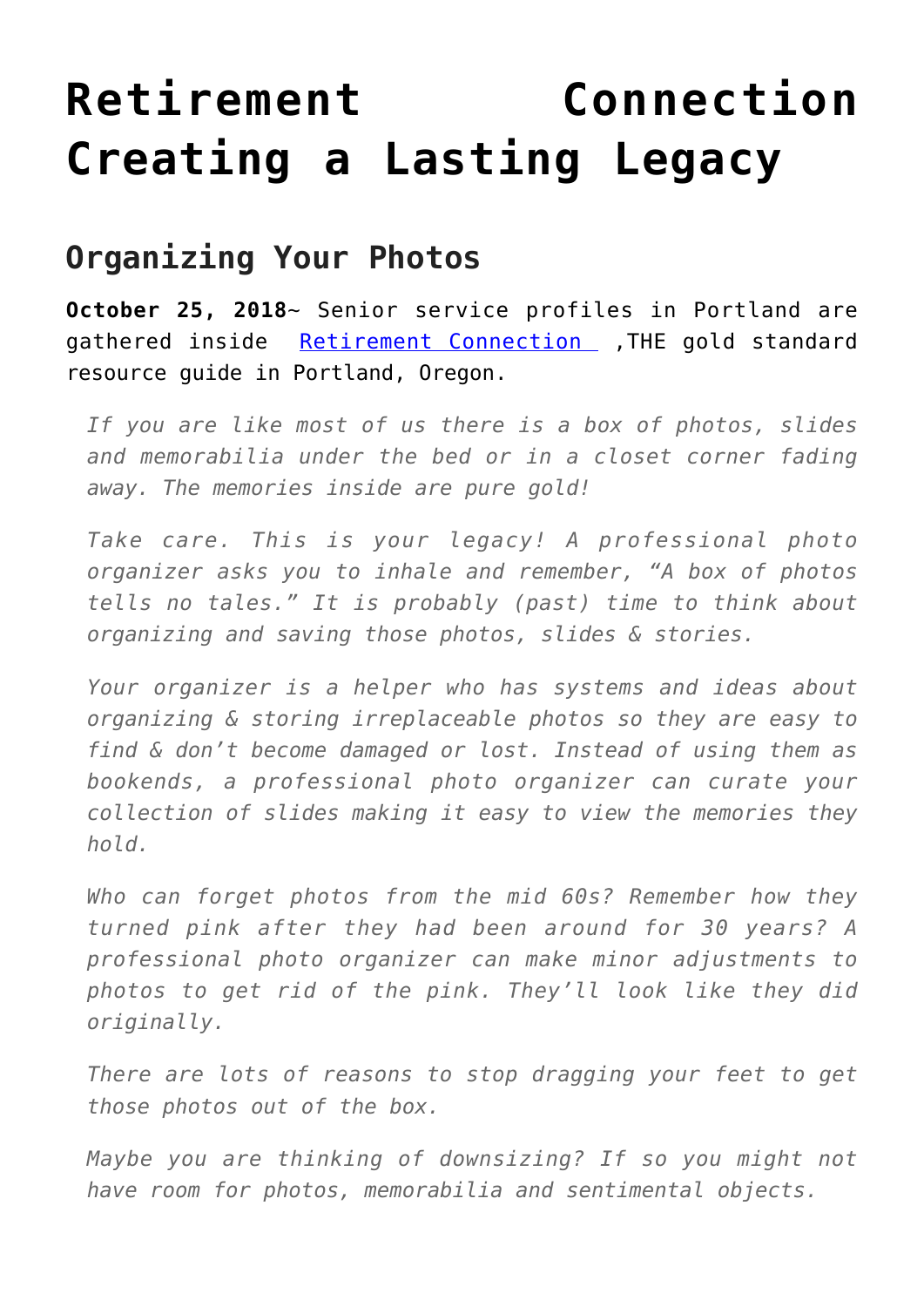*Preserving your collection is a project you will want to prioritize ahead of time. Once you and/or your move manager give the go ahead, a photo organizer will scan memorabilia & trinkets to load onto a smart TV or digital photo frame for easy transport and viewing anytime. Images can also be shared with others in the cloud or on a disk.*

*A digital photo frame is a great "memory box" used to recall fond memories, sentimental objects, art, music, family stories or personal history.*

*Professional photo organizers wear several hats. Aside from scanning photos & slides to digitize and organize, they offer archive advice about fragile photos, documents & objects.*

*Maybe you've found yourself procrastinating once a family member asked you to write about your personal history or your stories? Many in this profession create montage or video documentaries told with interviews, your photos & personal history.*

*Do you want to delve deeper into your story? Bond with family members to include their stores & images? Commemorate a special occasion?*

*Your professional might offer printed photo memoirs: bound books or magazines to illustrate your rich legacy.*

*Through books or magazines a photo organizer creates a portable visual treasure for you and your family to hold, browse and cherish. This makes your personal history a gift that is priceless.*

*Isn't it past time to schedule a consultation with one of these professionals? A photo organizer assures your photos, history and memories can be enjoyed time and again for generations to come.*

*No gift or souvenir will mean more to future generations than*